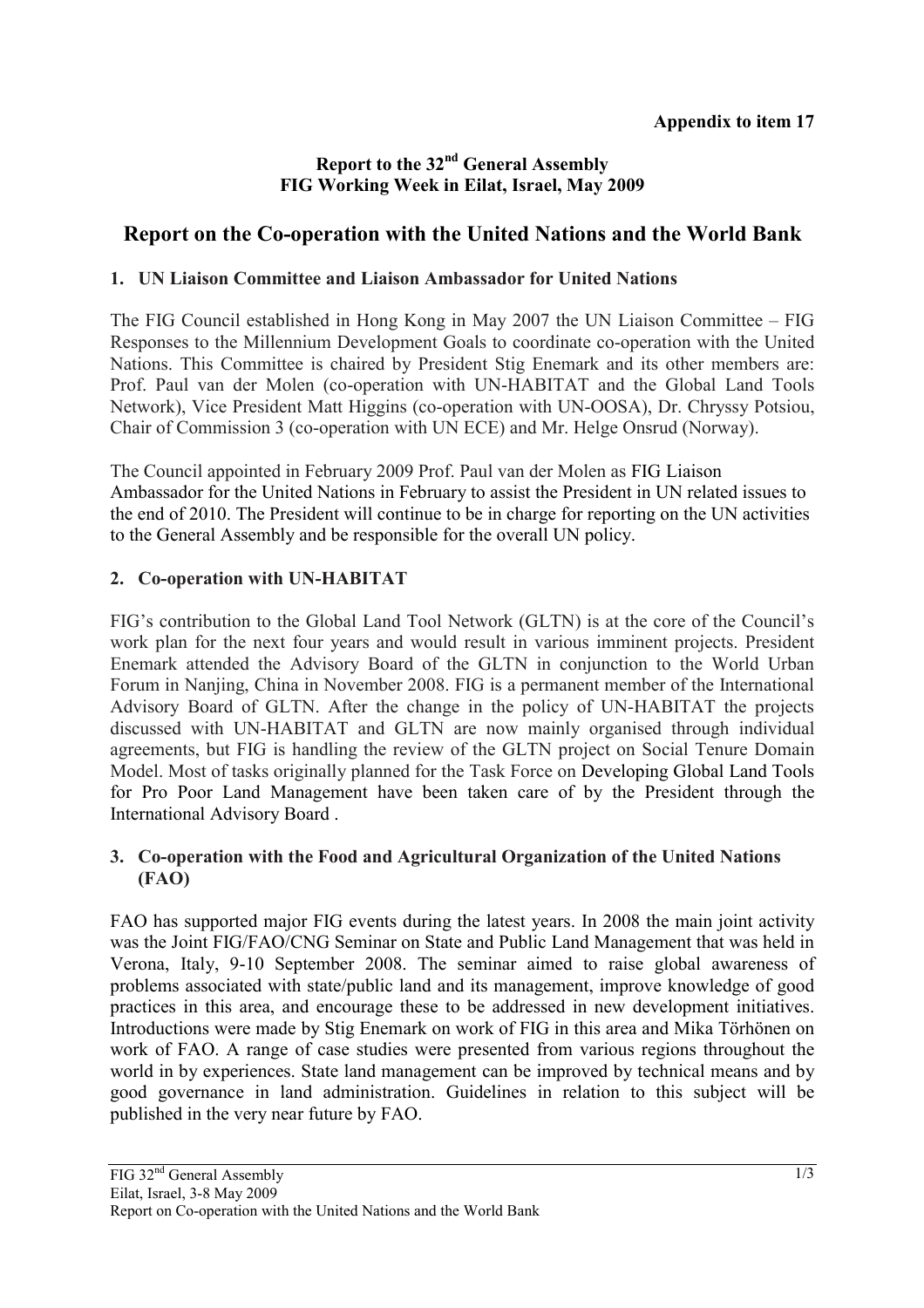President Enemark attended also the Expert Group Meeting on Voluntary Guidelines on Responsible Governance of Tenure of Land and other Natural Resources at FAO Headquarters, Rome, Italy, 24–25 November 2008. FAO, and partners such as the World Bank, UN-HABITAT, IFAD (International Federation of Agricultural Development), and FIG have been working since 2005 on governance of land administration to raise awareness and produce guidelines. A good example of this is the publication FAO Land Tenure Studies no. 9 on *Good governance in land tenure and administration*, available on line at: ftp://ftp.fao.org/docrep/fao/010/a1179e/a1179e00.pdf . The aim of the meeting was to help FAO to finalise a discussion paper called *Towards Voluntary Guidelines on Responsible Governance of Tenure of Land and other Natural Resources*. This paper will lay the base for regional and civil society consultations in 2009, which will lead to the preparation of the First Draft Voluntary Guidelines at the end of 2009. There are plans to include the FIG Regional Conference in Hanoi into this process.

#### **4. Co-operation with the World Bank**

Co-operation with the World Bank has been active since the signing of the Memorandum of Understanding that was launched at the FIG WW in Hong Kong in May 2007. FIG and the World Bank is currently organising a Joint World Bank/FIG Conference "Land Governance in Support of the Millennium Development Goals: Responding to New Challenges" in Washington DC, USA, 9-10 March 2009 (www.fig.net/wb2009). The conference will present how FIG and the World Bank are working in parallel for achieving the MDGs. This will help the world better understand the important contribution of the global surveying community in providing the basic conditions for social, economic, and environmental sustainability. The conference will be structured around six key themes: (i) Building sustainable and wellgoverned land administration systems; (ii) Securing social tenure for the poorest; (iii) Making land markets work for all; (iv) Improving Access to land and shelter through land reform; (v) Improving rural-urban linkages and upgrading informal development; and (vi) Building the capacity and promoting institutional development. This high-profile conference is by invitation only and will be attended by more than 200 international experts.

In general, the FIG/WB collaboration is aimed at improving capacity building at all levels in the areas of land tenure, land value, land use and land development. This also includes implementation of appropriate technologies for data collection and mapping; building of spatial data infrastructures and comprehensive information systems; and facilitating increased and equal access to land for all, ensure good governance, and promote proper management of land-use and natural resources.

#### **5. United Nations Office for Outer Space Affairs (UN-OOSA) and the International Committee on Global Navigation Satellite Systems (ICG)**

Vice President Matt Higgins attended the third meeting of the International Committee on Global Navigation Satellite Systems (ICG), in Pasadena, California, USA, from 8 to 12 December 2008. The ICG has been formed as a result of recommendations of the UN Committee on the Peaceful Use of Outer Space (COPUOS), as ratified by the General Assembly of the UN. The United Nations Office for Outer Space Affairs (UN OOSA) acts as the secretariat for the ICG. It should be noted that FIG has a MoU with UN OOSA.